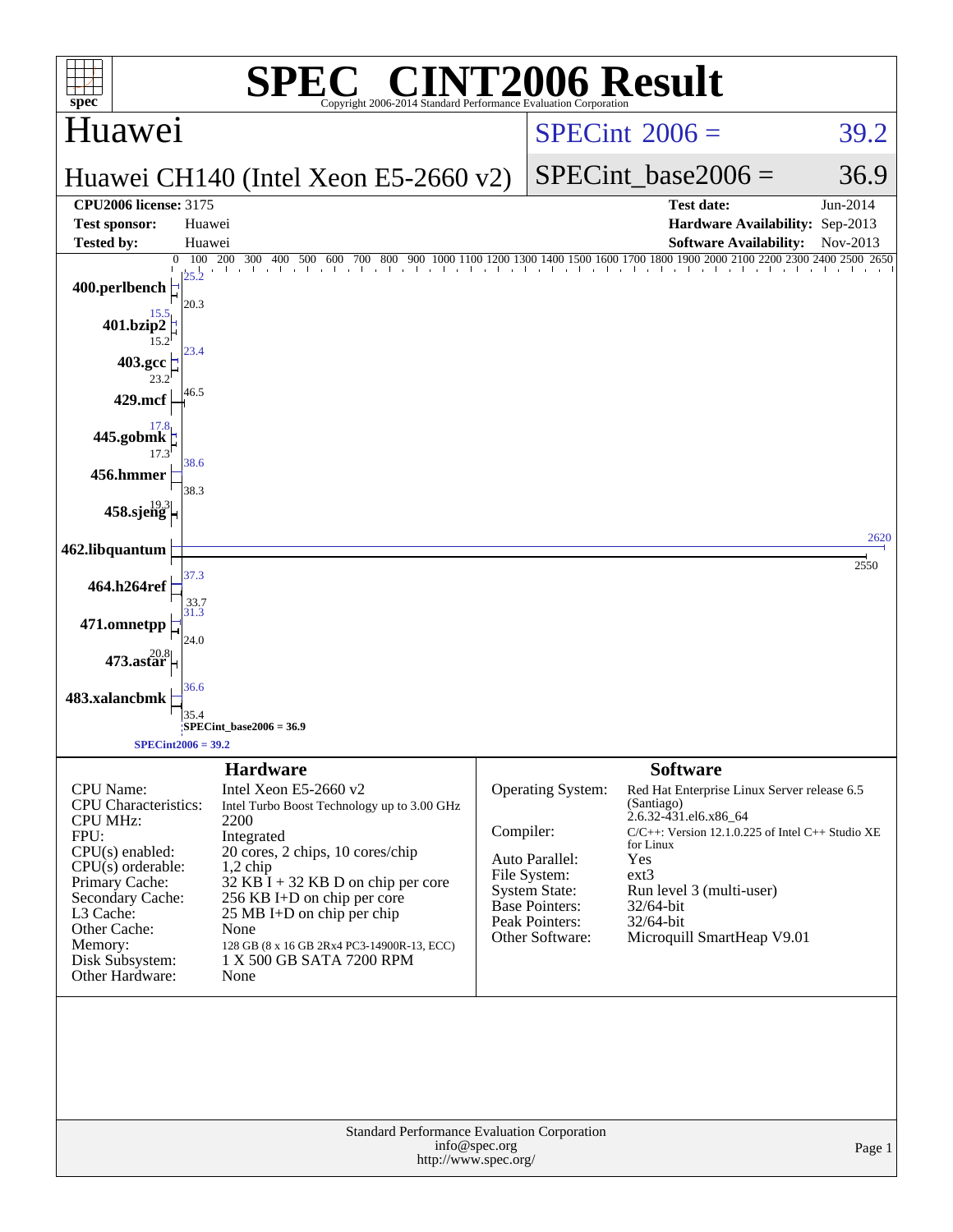

#### Huawei

## $SPECint2006 = 39.2$  $SPECint2006 = 39.2$

Huawei CH140 (Intel Xeon E5-2660 v2)

SPECint base2006 =  $36.9$ 

**[CPU2006 license:](http://www.spec.org/auto/cpu2006/Docs/result-fields.html#CPU2006license)** 3175 **[Test date:](http://www.spec.org/auto/cpu2006/Docs/result-fields.html#Testdate)** Jun-2014

**[Test sponsor:](http://www.spec.org/auto/cpu2006/Docs/result-fields.html#Testsponsor)** Huawei **[Hardware Availability:](http://www.spec.org/auto/cpu2006/Docs/result-fields.html#HardwareAvailability)** Sep-2013 **[Tested by:](http://www.spec.org/auto/cpu2006/Docs/result-fields.html#Testedby)** Huawei **[Software Availability:](http://www.spec.org/auto/cpu2006/Docs/result-fields.html#SoftwareAvailability)** Nov-2013

#### **[Results Table](http://www.spec.org/auto/cpu2006/Docs/result-fields.html#ResultsTable)**

|                    | <b>Base</b>                                       |       |                |              |                |       |                                                     | <b>Peak</b>  |                |              |                |              |  |
|--------------------|---------------------------------------------------|-------|----------------|--------------|----------------|-------|-----------------------------------------------------|--------------|----------------|--------------|----------------|--------------|--|
| <b>Benchmark</b>   | <b>Seconds</b>                                    | Ratio | <b>Seconds</b> | <b>Ratio</b> | <b>Seconds</b> | Ratio | <b>Seconds</b>                                      | <b>Ratio</b> | <b>Seconds</b> | <b>Ratio</b> | <b>Seconds</b> | <b>Ratio</b> |  |
| 400.perlbench      | 482                                               | 20.3  | 482            | 20.3         | 482            | 20.3  | 388                                                 | 25.2         | 387            | 25.2         | 388            | 25.2         |  |
| 401.bzip2          | 633                                               | 15.2  | 632            | 15.3         | 633            | 15.2  | 621                                                 | 15.5         | 621            | 15.5         | 620            | 15.6         |  |
| $403.\mathrm{gcc}$ | 347                                               | 23.2  | 348            | 23.1         | 347            | 23.2  | 345                                                 | 23.3         | 345            | 23.4         | 344            | 23.4         |  |
| $429$ mcf          | 197                                               | 46.3  | 196            | 46.5         | 196            | 46.5  | 197                                                 | 46.3         | <u> 196</u>    | 46.5         | 196            | 46.5         |  |
| $445$ .gobmk       | 606                                               | 17.3  | 608            | 17.3         | 607            | 17.3  | 590                                                 | 17.8         | 591            | 17.8         | 590            | 17.8         |  |
| $456.$ hmmer       | 244                                               | 38.3  | 243            | 38.3         | 244            | 38.2  | 240                                                 | 38.9         | 241            | 38.6         | 243            | 38.4         |  |
| $458$ .sjeng       | 626                                               | 19.3  | 626            | 19.3         | 627            | 19.3  | 626                                                 | 19.3         | 626            | 19.3         | 627            | 19.3         |  |
| 462.libquantum     | 8.12                                              | 2550  | 8.11           | 2550         | 8.12           | 2550  | 7.91                                                | 2620         | 7.91           | 2620         | 7.92           | 2620         |  |
| 464.h264ref        | 657                                               | 33.7  | 656            | 33.7         | 656            | 33.7  | 593                                                 | 37.3         | 592            | 37.4         | 594            | 37.3         |  |
| 471.omnetpp        | 254                                               | 24.6  | 260            | 24.0         | 268            | 23.3  | 200                                                 | 31.3         | <u> 199</u>    | <u>31.3</u>  | 199            | 31.4         |  |
| $473.$ astar       | 337                                               | 20.8  | 336            | 20.9         | 339            | 20.7  | 337                                                 | 20.8         | 336            | 20.9         | 339            | 20.7         |  |
| 483.xalancbmk      | 199                                               | 34.6  | 195            | 35.4         | 195            | 35.4  | 188                                                 | 36.6         | 189            | 36.5         | 188            | 36.6         |  |
|                    | Decute ennoye in the order in which they were mun |       |                |              |                |       | Dold underlined text indicates a madian measurement |              |                |              |                |              |  |

Results appear in the [order in which they were run.](http://www.spec.org/auto/cpu2006/Docs/result-fields.html#RunOrder) Bold underlined text [indicates a median measurement.](http://www.spec.org/auto/cpu2006/Docs/result-fields.html#Median)

#### **[Operating System Notes](http://www.spec.org/auto/cpu2006/Docs/result-fields.html#OperatingSystemNotes)**

Stack size set to unlimited using "ulimit -s unlimited"

#### **[Platform Notes](http://www.spec.org/auto/cpu2006/Docs/result-fields.html#PlatformNotes)**

 Sysinfo program /spec/config/sysinfo.rev6800 \$Rev: 6800 \$ \$Date:: 2011-10-11 #\$ 6f2ebdff5032aaa42e583f96b07f99d3 running on localhost Fri Jun 13 17:25:57 2014 This section contains SUT (System Under Test) info as seen by some common utilities. To remove or add to this section, see: <http://www.spec.org/cpu2006/Docs/config.html#sysinfo> From /proc/cpuinfo model name : Intel(R) Xeon(R) CPU E5-2660 v2 @ 2.20GHz 2 "physical id"s (chips) 20 "processors" cores, siblings (Caution: counting these is hw and system dependent. The following excerpts from /proc/cpuinfo might not be reliable. Use with caution.) cpu cores : 10 siblings : 10 physical 0: cores 0 1 2 3 4 8 9 10 11 12

 physical 1: cores 0 1 2 3 4 8 9 10 11 12 cache size : 25600 KB

From /proc/meminfo

MemTotal: 132114848 kB

Continued on next page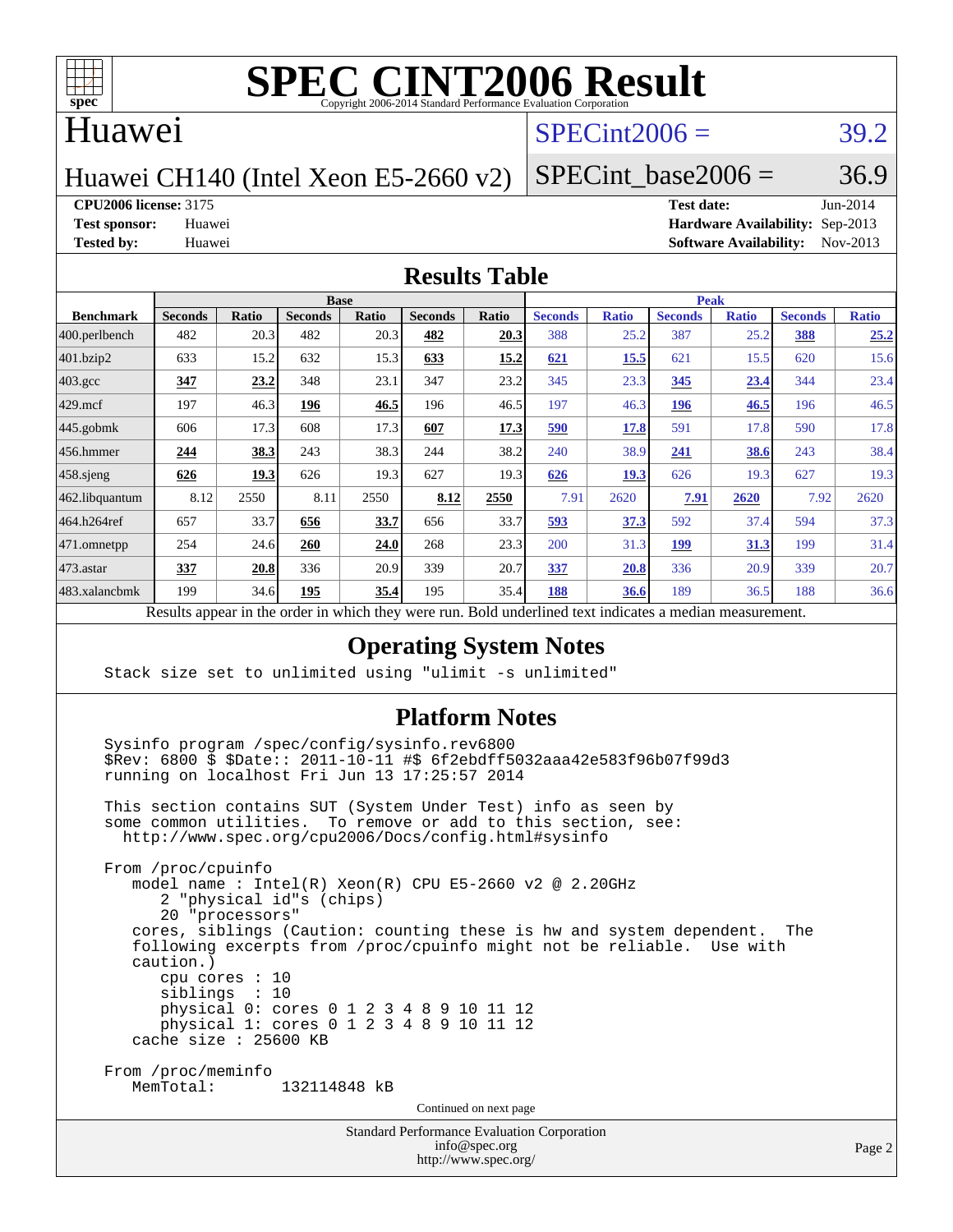| <b>SPEC CINT2006 Result</b><br>$spec*$<br>Copyright 2006-2014 Standard Performance Evaluation Corporation                                                                                                                                                      |                                                                                                              |  |  |  |  |  |  |  |  |
|----------------------------------------------------------------------------------------------------------------------------------------------------------------------------------------------------------------------------------------------------------------|--------------------------------------------------------------------------------------------------------------|--|--|--|--|--|--|--|--|
| Huawei                                                                                                                                                                                                                                                         | $SPECint2006 =$<br>39.2                                                                                      |  |  |  |  |  |  |  |  |
| Huawei CH140 (Intel Xeon E5-2660 v2)                                                                                                                                                                                                                           | 36.9<br>$SPECint base2006 =$                                                                                 |  |  |  |  |  |  |  |  |
| <b>CPU2006 license: 3175</b><br><b>Test sponsor:</b><br>Huawei<br><b>Tested by:</b><br>Huawei                                                                                                                                                                  | <b>Test date:</b><br>$Jun-2014$<br>Hardware Availability: Sep-2013<br><b>Software Availability:</b> Nov-2013 |  |  |  |  |  |  |  |  |
| <b>Platform Notes (Continued)</b>                                                                                                                                                                                                                              |                                                                                                              |  |  |  |  |  |  |  |  |
| HugePages_Total:<br>0<br>2048 kB<br>Hugepagesize:                                                                                                                                                                                                              |                                                                                                              |  |  |  |  |  |  |  |  |
| /usr/bin/lsb release -d<br>Red Hat Enterprise Linux Server release 6.5 (Santiago)                                                                                                                                                                              |                                                                                                              |  |  |  |  |  |  |  |  |
| From /etc/*release* /etc/*version*<br>redhat-release: Red Hat Enterprise Linux Server release 6.5 (Santiago)<br>system-release: Red Hat Enterprise Linux Server release 6.5 (Santiago)<br>system-release-cpe: cpe:/o:redhat:enterprise_linux:6server:ga:server |                                                                                                              |  |  |  |  |  |  |  |  |
| uname $-a$ :<br>Linux localhost 2.6.32-431.el6.x86_64 #1 SMP Sun Nov 10 22:19:54 EST 2013<br>x86_64 x86_64 x86_64 GNU/Linux                                                                                                                                    |                                                                                                              |  |  |  |  |  |  |  |  |
| run-level 3 Jun 13 15:52                                                                                                                                                                                                                                       |                                                                                                              |  |  |  |  |  |  |  |  |
| SPEC is set to: /spec<br>Filesystem<br>Type Size Used Avail Use% Mounted on<br>/dev/sda2<br>ext3 455G 102G 331G 24% /                                                                                                                                          |                                                                                                              |  |  |  |  |  |  |  |  |
| Additional information from dmidecode:<br>Memory:<br>8x Samsung M393B2G70BH0-CMA 16 GB 1866 MHz 2 rank                                                                                                                                                         |                                                                                                              |  |  |  |  |  |  |  |  |
| (End of data from sysinfo program)                                                                                                                                                                                                                             |                                                                                                              |  |  |  |  |  |  |  |  |
| <b>General Notes</b>                                                                                                                                                                                                                                           |                                                                                                              |  |  |  |  |  |  |  |  |
| Environment variables set by runspec before the start of the run:<br>$KMP_AFFINITY = "granularity=fine, compact, 0, 1"$<br>$LD_LIBRARY_PATH = "/gpec/libs/32://spec/libs/64"$<br>OMP_NUM_THREADS = "20"                                                        |                                                                                                              |  |  |  |  |  |  |  |  |

 Binaries compiled on a system with 2 x Xeon X5645 CPU + 16GB memory using RHEL 6.1 Transparent Huge Pages enabled with: echo always > /sys/kernel/mm/redhat\_transparent\_hugepage/enabled

# **[Base Compiler Invocation](http://www.spec.org/auto/cpu2006/Docs/result-fields.html#BaseCompilerInvocation)**

[C benchmarks](http://www.spec.org/auto/cpu2006/Docs/result-fields.html#Cbenchmarks): [icc -m64](http://www.spec.org/cpu2006/results/res2014q3/cpu2006-20140619-29978.flags.html#user_CCbase_intel_icc_64bit_f346026e86af2a669e726fe758c88044)

[C++ benchmarks:](http://www.spec.org/auto/cpu2006/Docs/result-fields.html#CXXbenchmarks) [icpc -m64](http://www.spec.org/cpu2006/results/res2014q3/cpu2006-20140619-29978.flags.html#user_CXXbase_intel_icpc_64bit_fc66a5337ce925472a5c54ad6a0de310)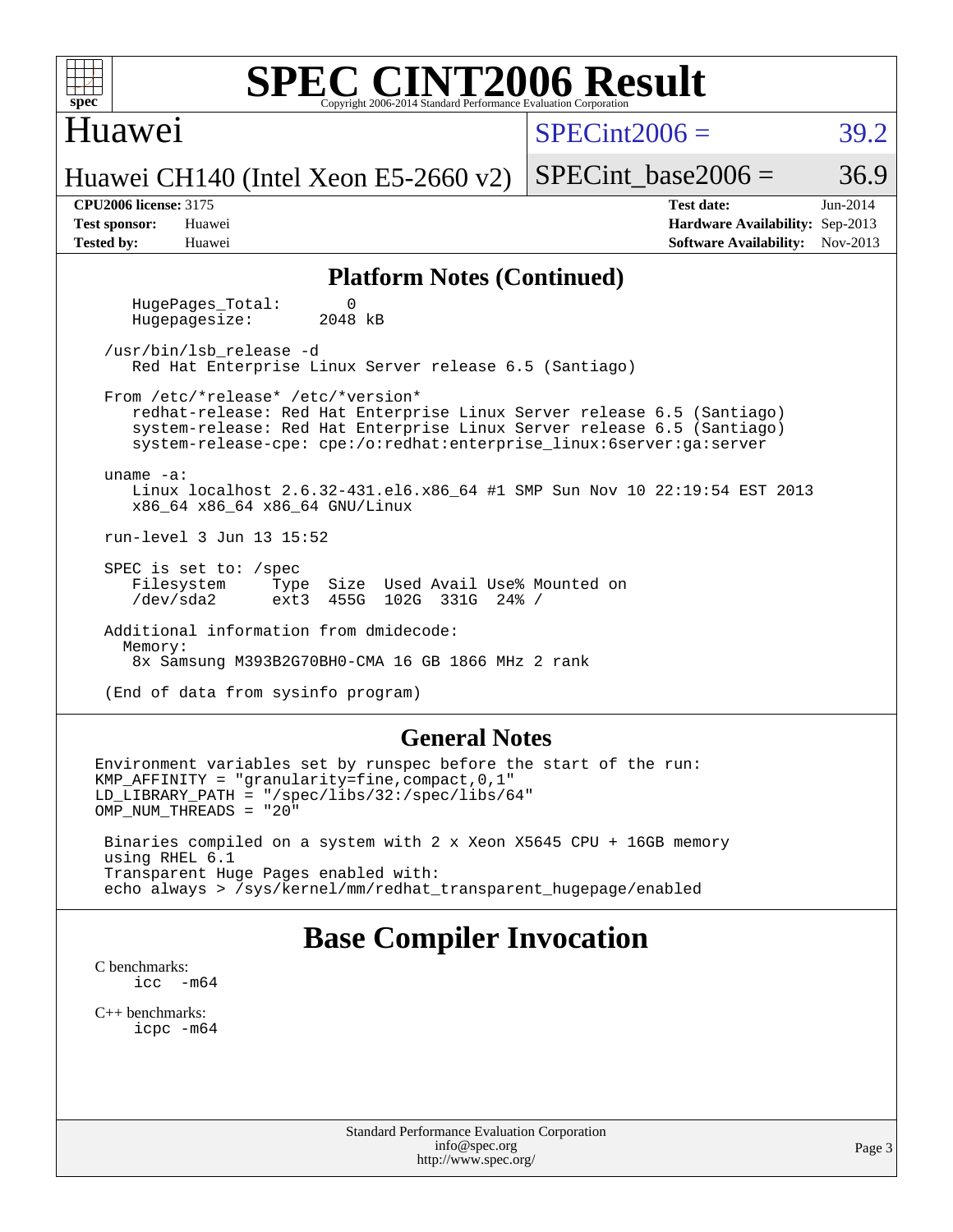

### Huawei

 $SPECint2006 = 39.2$  $SPECint2006 = 39.2$ 

Huawei CH140 (Intel Xeon E5-2660 v2)

SPECint base2006 =  $36.9$ 

**[CPU2006 license:](http://www.spec.org/auto/cpu2006/Docs/result-fields.html#CPU2006license)** 3175 **[Test date:](http://www.spec.org/auto/cpu2006/Docs/result-fields.html#Testdate)** Jun-2014 **[Test sponsor:](http://www.spec.org/auto/cpu2006/Docs/result-fields.html#Testsponsor)** Huawei **[Hardware Availability:](http://www.spec.org/auto/cpu2006/Docs/result-fields.html#HardwareAvailability)** Sep-2013 **[Tested by:](http://www.spec.org/auto/cpu2006/Docs/result-fields.html#Testedby)** Huawei **[Software Availability:](http://www.spec.org/auto/cpu2006/Docs/result-fields.html#SoftwareAvailability)** Nov-2013

### **[Base Portability Flags](http://www.spec.org/auto/cpu2006/Docs/result-fields.html#BasePortabilityFlags)**

 400.perlbench: [-DSPEC\\_CPU\\_LP64](http://www.spec.org/cpu2006/results/res2014q3/cpu2006-20140619-29978.flags.html#b400.perlbench_basePORTABILITY_DSPEC_CPU_LP64) [-DSPEC\\_CPU\\_LINUX\\_X64](http://www.spec.org/cpu2006/results/res2014q3/cpu2006-20140619-29978.flags.html#b400.perlbench_baseCPORTABILITY_DSPEC_CPU_LINUX_X64) 401.bzip2: [-DSPEC\\_CPU\\_LP64](http://www.spec.org/cpu2006/results/res2014q3/cpu2006-20140619-29978.flags.html#suite_basePORTABILITY401_bzip2_DSPEC_CPU_LP64) 403.gcc: [-DSPEC\\_CPU\\_LP64](http://www.spec.org/cpu2006/results/res2014q3/cpu2006-20140619-29978.flags.html#suite_basePORTABILITY403_gcc_DSPEC_CPU_LP64) 429.mcf: [-DSPEC\\_CPU\\_LP64](http://www.spec.org/cpu2006/results/res2014q3/cpu2006-20140619-29978.flags.html#suite_basePORTABILITY429_mcf_DSPEC_CPU_LP64) 445.gobmk: [-DSPEC\\_CPU\\_LP64](http://www.spec.org/cpu2006/results/res2014q3/cpu2006-20140619-29978.flags.html#suite_basePORTABILITY445_gobmk_DSPEC_CPU_LP64) 456.hmmer: [-DSPEC\\_CPU\\_LP64](http://www.spec.org/cpu2006/results/res2014q3/cpu2006-20140619-29978.flags.html#suite_basePORTABILITY456_hmmer_DSPEC_CPU_LP64) 458.sjeng: [-DSPEC\\_CPU\\_LP64](http://www.spec.org/cpu2006/results/res2014q3/cpu2006-20140619-29978.flags.html#suite_basePORTABILITY458_sjeng_DSPEC_CPU_LP64) 462.libquantum: [-DSPEC\\_CPU\\_LP64](http://www.spec.org/cpu2006/results/res2014q3/cpu2006-20140619-29978.flags.html#suite_basePORTABILITY462_libquantum_DSPEC_CPU_LP64) [-DSPEC\\_CPU\\_LINUX](http://www.spec.org/cpu2006/results/res2014q3/cpu2006-20140619-29978.flags.html#b462.libquantum_baseCPORTABILITY_DSPEC_CPU_LINUX) 464.h264ref: [-DSPEC\\_CPU\\_LP64](http://www.spec.org/cpu2006/results/res2014q3/cpu2006-20140619-29978.flags.html#suite_basePORTABILITY464_h264ref_DSPEC_CPU_LP64) 471.omnetpp: [-DSPEC\\_CPU\\_LP64](http://www.spec.org/cpu2006/results/res2014q3/cpu2006-20140619-29978.flags.html#suite_basePORTABILITY471_omnetpp_DSPEC_CPU_LP64) 473.astar: [-DSPEC\\_CPU\\_LP64](http://www.spec.org/cpu2006/results/res2014q3/cpu2006-20140619-29978.flags.html#suite_basePORTABILITY473_astar_DSPEC_CPU_LP64) 483.xalancbmk: [-DSPEC\\_CPU\\_LP64](http://www.spec.org/cpu2006/results/res2014q3/cpu2006-20140619-29978.flags.html#suite_basePORTABILITY483_xalancbmk_DSPEC_CPU_LP64) [-DSPEC\\_CPU\\_LINUX](http://www.spec.org/cpu2006/results/res2014q3/cpu2006-20140619-29978.flags.html#b483.xalancbmk_baseCXXPORTABILITY_DSPEC_CPU_LINUX)

### **[Base Optimization Flags](http://www.spec.org/auto/cpu2006/Docs/result-fields.html#BaseOptimizationFlags)**

[C benchmarks](http://www.spec.org/auto/cpu2006/Docs/result-fields.html#Cbenchmarks):

[-xSSE4.2](http://www.spec.org/cpu2006/results/res2014q3/cpu2006-20140619-29978.flags.html#user_CCbase_f-xSSE42_f91528193cf0b216347adb8b939d4107) [-ipo](http://www.spec.org/cpu2006/results/res2014q3/cpu2006-20140619-29978.flags.html#user_CCbase_f-ipo) [-O3](http://www.spec.org/cpu2006/results/res2014q3/cpu2006-20140619-29978.flags.html#user_CCbase_f-O3) [-no-prec-div](http://www.spec.org/cpu2006/results/res2014q3/cpu2006-20140619-29978.flags.html#user_CCbase_f-no-prec-div) [-parallel](http://www.spec.org/cpu2006/results/res2014q3/cpu2006-20140619-29978.flags.html#user_CCbase_f-parallel) [-opt-prefetch](http://www.spec.org/cpu2006/results/res2014q3/cpu2006-20140619-29978.flags.html#user_CCbase_f-opt-prefetch) [-auto-p32](http://www.spec.org/cpu2006/results/res2014q3/cpu2006-20140619-29978.flags.html#user_CCbase_f-auto-p32)

[C++ benchmarks:](http://www.spec.org/auto/cpu2006/Docs/result-fields.html#CXXbenchmarks)

[-xSSE4.2](http://www.spec.org/cpu2006/results/res2014q3/cpu2006-20140619-29978.flags.html#user_CXXbase_f-xSSE42_f91528193cf0b216347adb8b939d4107) [-ipo](http://www.spec.org/cpu2006/results/res2014q3/cpu2006-20140619-29978.flags.html#user_CXXbase_f-ipo) [-O3](http://www.spec.org/cpu2006/results/res2014q3/cpu2006-20140619-29978.flags.html#user_CXXbase_f-O3) [-no-prec-div](http://www.spec.org/cpu2006/results/res2014q3/cpu2006-20140619-29978.flags.html#user_CXXbase_f-no-prec-div) [-opt-prefetch](http://www.spec.org/cpu2006/results/res2014q3/cpu2006-20140619-29978.flags.html#user_CXXbase_f-opt-prefetch) [-auto-p32](http://www.spec.org/cpu2006/results/res2014q3/cpu2006-20140619-29978.flags.html#user_CXXbase_f-auto-p32) [-Wl,-z,muldefs](http://www.spec.org/cpu2006/results/res2014q3/cpu2006-20140619-29978.flags.html#user_CXXbase_link_force_multiple1_74079c344b956b9658436fd1b6dd3a8a) [-L/smartheap -lsmartheap64](http://www.spec.org/cpu2006/results/res2014q3/cpu2006-20140619-29978.flags.html#user_CXXbase_SmartHeap64_5e654037dadeae1fe403ab4b4466e60b)

#### **[Base Other Flags](http://www.spec.org/auto/cpu2006/Docs/result-fields.html#BaseOtherFlags)**

[C benchmarks](http://www.spec.org/auto/cpu2006/Docs/result-fields.html#Cbenchmarks):

403.gcc: [-Dalloca=\\_alloca](http://www.spec.org/cpu2006/results/res2014q3/cpu2006-20140619-29978.flags.html#b403.gcc_baseEXTRA_CFLAGS_Dalloca_be3056838c12de2578596ca5467af7f3)

# **[Peak Compiler Invocation](http://www.spec.org/auto/cpu2006/Docs/result-fields.html#PeakCompilerInvocation)**

[C benchmarks \(except as noted below\)](http://www.spec.org/auto/cpu2006/Docs/result-fields.html#Cbenchmarksexceptasnotedbelow):

[icc -m64](http://www.spec.org/cpu2006/results/res2014q3/cpu2006-20140619-29978.flags.html#user_CCpeak_intel_icc_64bit_f346026e86af2a669e726fe758c88044)

400.perlbench: [icc -m32](http://www.spec.org/cpu2006/results/res2014q3/cpu2006-20140619-29978.flags.html#user_peakCCLD400_perlbench_intel_icc_a6a621f8d50482236b970c6ac5f55f93)

445.gobmk: [icc -m32](http://www.spec.org/cpu2006/results/res2014q3/cpu2006-20140619-29978.flags.html#user_peakCCLD445_gobmk_intel_icc_a6a621f8d50482236b970c6ac5f55f93)

464.h264ref: [icc -m32](http://www.spec.org/cpu2006/results/res2014q3/cpu2006-20140619-29978.flags.html#user_peakCCLD464_h264ref_intel_icc_a6a621f8d50482236b970c6ac5f55f93)

[C++ benchmarks \(except as noted below\):](http://www.spec.org/auto/cpu2006/Docs/result-fields.html#CXXbenchmarksexceptasnotedbelow) [icpc -m32](http://www.spec.org/cpu2006/results/res2014q3/cpu2006-20140619-29978.flags.html#user_CXXpeak_intel_icpc_4e5a5ef1a53fd332b3c49e69c3330699)

473.astar: [icpc -m64](http://www.spec.org/cpu2006/results/res2014q3/cpu2006-20140619-29978.flags.html#user_peakCXXLD473_astar_intel_icpc_64bit_fc66a5337ce925472a5c54ad6a0de310)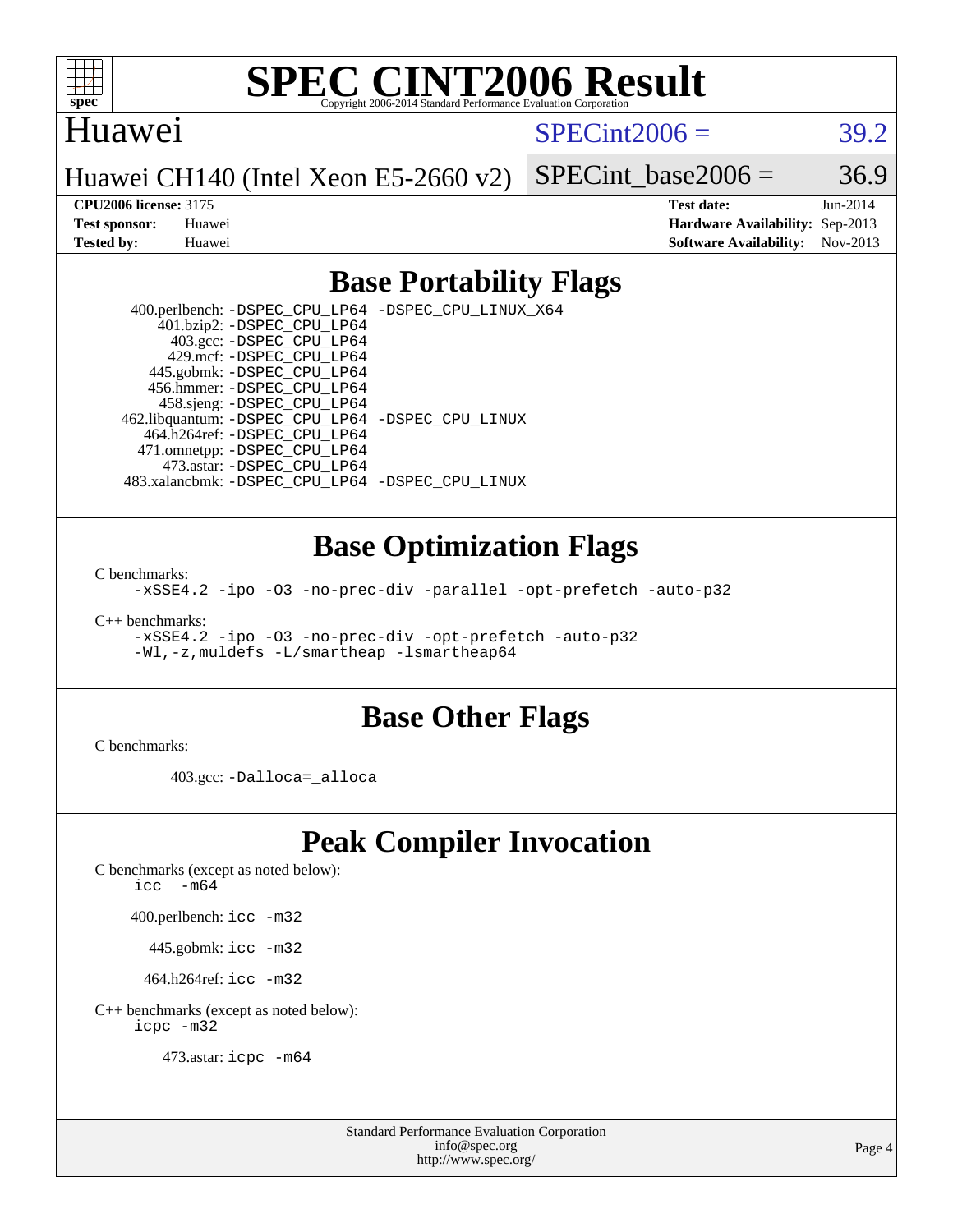

## Huawei

 $SPECint2006 = 39.2$  $SPECint2006 = 39.2$ 

Huawei CH140 (Intel Xeon E5-2660 v2)

SPECint base2006 =  $36.9$ 

**[CPU2006 license:](http://www.spec.org/auto/cpu2006/Docs/result-fields.html#CPU2006license)** 3175 **[Test date:](http://www.spec.org/auto/cpu2006/Docs/result-fields.html#Testdate)** Jun-2014 **[Test sponsor:](http://www.spec.org/auto/cpu2006/Docs/result-fields.html#Testsponsor)** Huawei **[Hardware Availability:](http://www.spec.org/auto/cpu2006/Docs/result-fields.html#HardwareAvailability)** Sep-2013 **[Tested by:](http://www.spec.org/auto/cpu2006/Docs/result-fields.html#Testedby)** Huawei **[Software Availability:](http://www.spec.org/auto/cpu2006/Docs/result-fields.html#SoftwareAvailability)** Nov-2013

## **[Peak Portability Flags](http://www.spec.org/auto/cpu2006/Docs/result-fields.html#PeakPortabilityFlags)**

 400.perlbench: [-DSPEC\\_CPU\\_LINUX\\_IA32](http://www.spec.org/cpu2006/results/res2014q3/cpu2006-20140619-29978.flags.html#b400.perlbench_peakCPORTABILITY_DSPEC_CPU_LINUX_IA32) 401.bzip2: [-DSPEC\\_CPU\\_LP64](http://www.spec.org/cpu2006/results/res2014q3/cpu2006-20140619-29978.flags.html#suite_peakPORTABILITY401_bzip2_DSPEC_CPU_LP64) 403.gcc: [-DSPEC\\_CPU\\_LP64](http://www.spec.org/cpu2006/results/res2014q3/cpu2006-20140619-29978.flags.html#suite_peakPORTABILITY403_gcc_DSPEC_CPU_LP64) 429.mcf: [-DSPEC\\_CPU\\_LP64](http://www.spec.org/cpu2006/results/res2014q3/cpu2006-20140619-29978.flags.html#suite_peakPORTABILITY429_mcf_DSPEC_CPU_LP64) 456.hmmer: [-DSPEC\\_CPU\\_LP64](http://www.spec.org/cpu2006/results/res2014q3/cpu2006-20140619-29978.flags.html#suite_peakPORTABILITY456_hmmer_DSPEC_CPU_LP64) 458.sjeng: [-DSPEC\\_CPU\\_LP64](http://www.spec.org/cpu2006/results/res2014q3/cpu2006-20140619-29978.flags.html#suite_peakPORTABILITY458_sjeng_DSPEC_CPU_LP64) 462.libquantum: [-DSPEC\\_CPU\\_LP64](http://www.spec.org/cpu2006/results/res2014q3/cpu2006-20140619-29978.flags.html#suite_peakPORTABILITY462_libquantum_DSPEC_CPU_LP64) [-DSPEC\\_CPU\\_LINUX](http://www.spec.org/cpu2006/results/res2014q3/cpu2006-20140619-29978.flags.html#b462.libquantum_peakCPORTABILITY_DSPEC_CPU_LINUX) 473.astar: [-DSPEC\\_CPU\\_LP64](http://www.spec.org/cpu2006/results/res2014q3/cpu2006-20140619-29978.flags.html#suite_peakPORTABILITY473_astar_DSPEC_CPU_LP64) 483.xalancbmk: [-DSPEC\\_CPU\\_LINUX](http://www.spec.org/cpu2006/results/res2014q3/cpu2006-20140619-29978.flags.html#b483.xalancbmk_peakCXXPORTABILITY_DSPEC_CPU_LINUX)

# **[Peak Optimization Flags](http://www.spec.org/auto/cpu2006/Docs/result-fields.html#PeakOptimizationFlags)**

[C benchmarks](http://www.spec.org/auto/cpu2006/Docs/result-fields.html#Cbenchmarks):

 400.perlbench: [-xSSE4.2](http://www.spec.org/cpu2006/results/res2014q3/cpu2006-20140619-29978.flags.html#user_peakPASS2_CFLAGSPASS2_LDCFLAGS400_perlbench_f-xSSE42_f91528193cf0b216347adb8b939d4107)(pass 2) [-prof-gen](http://www.spec.org/cpu2006/results/res2014q3/cpu2006-20140619-29978.flags.html#user_peakPASS1_CFLAGSPASS1_LDCFLAGS400_perlbench_prof_gen_e43856698f6ca7b7e442dfd80e94a8fc)(pass 1) [-ipo](http://www.spec.org/cpu2006/results/res2014q3/cpu2006-20140619-29978.flags.html#user_peakPASS2_CFLAGSPASS2_LDCFLAGS400_perlbench_f-ipo)(pass 2) [-O3](http://www.spec.org/cpu2006/results/res2014q3/cpu2006-20140619-29978.flags.html#user_peakPASS2_CFLAGSPASS2_LDCFLAGS400_perlbench_f-O3)(pass 2) [-no-prec-div](http://www.spec.org/cpu2006/results/res2014q3/cpu2006-20140619-29978.flags.html#user_peakPASS2_CFLAGSPASS2_LDCFLAGS400_perlbench_f-no-prec-div)(pass 2) [-prof-use](http://www.spec.org/cpu2006/results/res2014q3/cpu2006-20140619-29978.flags.html#user_peakPASS2_CFLAGSPASS2_LDCFLAGS400_perlbench_prof_use_bccf7792157ff70d64e32fe3e1250b55)(pass 2) [-opt-prefetch](http://www.spec.org/cpu2006/results/res2014q3/cpu2006-20140619-29978.flags.html#user_peakCOPTIMIZE400_perlbench_f-opt-prefetch) [-ansi-alias](http://www.spec.org/cpu2006/results/res2014q3/cpu2006-20140619-29978.flags.html#user_peakCOPTIMIZE400_perlbench_f-ansi-alias) 401.bzip2: [-xSSE4.2](http://www.spec.org/cpu2006/results/res2014q3/cpu2006-20140619-29978.flags.html#user_peakPASS2_CFLAGSPASS2_LDCFLAGS401_bzip2_f-xSSE42_f91528193cf0b216347adb8b939d4107)(pass 2) [-prof-gen](http://www.spec.org/cpu2006/results/res2014q3/cpu2006-20140619-29978.flags.html#user_peakPASS1_CFLAGSPASS1_LDCFLAGS401_bzip2_prof_gen_e43856698f6ca7b7e442dfd80e94a8fc)(pass 1) [-ipo](http://www.spec.org/cpu2006/results/res2014q3/cpu2006-20140619-29978.flags.html#user_peakPASS2_CFLAGSPASS2_LDCFLAGS401_bzip2_f-ipo)(pass 2) [-O3](http://www.spec.org/cpu2006/results/res2014q3/cpu2006-20140619-29978.flags.html#user_peakPASS2_CFLAGSPASS2_LDCFLAGS401_bzip2_f-O3)(pass 2) [-no-prec-div](http://www.spec.org/cpu2006/results/res2014q3/cpu2006-20140619-29978.flags.html#user_peakCOPTIMIZEPASS2_CFLAGSPASS2_LDCFLAGS401_bzip2_f-no-prec-div) [-prof-use](http://www.spec.org/cpu2006/results/res2014q3/cpu2006-20140619-29978.flags.html#user_peakPASS2_CFLAGSPASS2_LDCFLAGS401_bzip2_prof_use_bccf7792157ff70d64e32fe3e1250b55)(pass 2) [-auto-ilp32](http://www.spec.org/cpu2006/results/res2014q3/cpu2006-20140619-29978.flags.html#user_peakCOPTIMIZE401_bzip2_f-auto-ilp32) [-opt-prefetch](http://www.spec.org/cpu2006/results/res2014q3/cpu2006-20140619-29978.flags.html#user_peakCOPTIMIZE401_bzip2_f-opt-prefetch) [-ansi-alias](http://www.spec.org/cpu2006/results/res2014q3/cpu2006-20140619-29978.flags.html#user_peakCOPTIMIZE401_bzip2_f-ansi-alias) 403.gcc: [-xAVX](http://www.spec.org/cpu2006/results/res2014q3/cpu2006-20140619-29978.flags.html#user_peakCOPTIMIZE403_gcc_f-xAVX) [-ipo](http://www.spec.org/cpu2006/results/res2014q3/cpu2006-20140619-29978.flags.html#user_peakCOPTIMIZE403_gcc_f-ipo) [-O3](http://www.spec.org/cpu2006/results/res2014q3/cpu2006-20140619-29978.flags.html#user_peakCOPTIMIZE403_gcc_f-O3) [-no-prec-div](http://www.spec.org/cpu2006/results/res2014q3/cpu2006-20140619-29978.flags.html#user_peakCOPTIMIZE403_gcc_f-no-prec-div) [-inline-calloc](http://www.spec.org/cpu2006/results/res2014q3/cpu2006-20140619-29978.flags.html#user_peakCOPTIMIZE403_gcc_f-inline-calloc) [-opt-malloc-options=3](http://www.spec.org/cpu2006/results/res2014q3/cpu2006-20140619-29978.flags.html#user_peakCOPTIMIZE403_gcc_f-opt-malloc-options_13ab9b803cf986b4ee62f0a5998c2238) [-auto-ilp32](http://www.spec.org/cpu2006/results/res2014q3/cpu2006-20140619-29978.flags.html#user_peakCOPTIMIZE403_gcc_f-auto-ilp32)  $429$ .mcf: basepeak = yes 445.gobmk: [-xSSE4.2](http://www.spec.org/cpu2006/results/res2014q3/cpu2006-20140619-29978.flags.html#user_peakPASS2_CFLAGSPASS2_LDCFLAGS445_gobmk_f-xSSE42_f91528193cf0b216347adb8b939d4107)(pass 2) [-prof-gen](http://www.spec.org/cpu2006/results/res2014q3/cpu2006-20140619-29978.flags.html#user_peakPASS1_CFLAGSPASS1_LDCFLAGS445_gobmk_prof_gen_e43856698f6ca7b7e442dfd80e94a8fc)(pass 1) [-prof-use](http://www.spec.org/cpu2006/results/res2014q3/cpu2006-20140619-29978.flags.html#user_peakPASS2_CFLAGSPASS2_LDCFLAGS445_gobmk_prof_use_bccf7792157ff70d64e32fe3e1250b55)(pass 2) [-ansi-alias](http://www.spec.org/cpu2006/results/res2014q3/cpu2006-20140619-29978.flags.html#user_peakCOPTIMIZE445_gobmk_f-ansi-alias) 456.hmmer: [-xSSE4.2](http://www.spec.org/cpu2006/results/res2014q3/cpu2006-20140619-29978.flags.html#user_peakCOPTIMIZE456_hmmer_f-xSSE42_f91528193cf0b216347adb8b939d4107) [-ipo](http://www.spec.org/cpu2006/results/res2014q3/cpu2006-20140619-29978.flags.html#user_peakCOPTIMIZE456_hmmer_f-ipo) [-O3](http://www.spec.org/cpu2006/results/res2014q3/cpu2006-20140619-29978.flags.html#user_peakCOPTIMIZE456_hmmer_f-O3) [-no-prec-div](http://www.spec.org/cpu2006/results/res2014q3/cpu2006-20140619-29978.flags.html#user_peakCOPTIMIZE456_hmmer_f-no-prec-div) [-unroll2](http://www.spec.org/cpu2006/results/res2014q3/cpu2006-20140619-29978.flags.html#user_peakCOPTIMIZE456_hmmer_f-unroll_784dae83bebfb236979b41d2422d7ec2) [-auto-ilp32](http://www.spec.org/cpu2006/results/res2014q3/cpu2006-20140619-29978.flags.html#user_peakCOPTIMIZE456_hmmer_f-auto-ilp32) [-ansi-alias](http://www.spec.org/cpu2006/results/res2014q3/cpu2006-20140619-29978.flags.html#user_peakCOPTIMIZE456_hmmer_f-ansi-alias) 458.sjeng: basepeak = yes 462.libquantum: [-xAVX](http://www.spec.org/cpu2006/results/res2014q3/cpu2006-20140619-29978.flags.html#user_peakCOPTIMIZE462_libquantum_f-xAVX) [-ipo](http://www.spec.org/cpu2006/results/res2014q3/cpu2006-20140619-29978.flags.html#user_peakCOPTIMIZE462_libquantum_f-ipo) [-O3](http://www.spec.org/cpu2006/results/res2014q3/cpu2006-20140619-29978.flags.html#user_peakCOPTIMIZE462_libquantum_f-O3) [-no-prec-div](http://www.spec.org/cpu2006/results/res2014q3/cpu2006-20140619-29978.flags.html#user_peakCOPTIMIZE462_libquantum_f-no-prec-div) [-parallel](http://www.spec.org/cpu2006/results/res2014q3/cpu2006-20140619-29978.flags.html#user_peakCOPTIMIZE462_libquantum_f-parallel) [-opt-prefetch](http://www.spec.org/cpu2006/results/res2014q3/cpu2006-20140619-29978.flags.html#user_peakCOPTIMIZE462_libquantum_f-opt-prefetch) [-auto-p32](http://www.spec.org/cpu2006/results/res2014q3/cpu2006-20140619-29978.flags.html#user_peakCOPTIMIZE462_libquantum_f-auto-p32) 464.h264ref: [-xSSE4.2](http://www.spec.org/cpu2006/results/res2014q3/cpu2006-20140619-29978.flags.html#user_peakPASS2_CFLAGSPASS2_LDCFLAGS464_h264ref_f-xSSE42_f91528193cf0b216347adb8b939d4107)(pass 2) [-prof-gen](http://www.spec.org/cpu2006/results/res2014q3/cpu2006-20140619-29978.flags.html#user_peakPASS1_CFLAGSPASS1_LDCFLAGS464_h264ref_prof_gen_e43856698f6ca7b7e442dfd80e94a8fc)(pass 1) [-ipo](http://www.spec.org/cpu2006/results/res2014q3/cpu2006-20140619-29978.flags.html#user_peakPASS2_CFLAGSPASS2_LDCFLAGS464_h264ref_f-ipo)(pass 2) [-O3](http://www.spec.org/cpu2006/results/res2014q3/cpu2006-20140619-29978.flags.html#user_peakPASS2_CFLAGSPASS2_LDCFLAGS464_h264ref_f-O3)(pass 2) [-no-prec-div](http://www.spec.org/cpu2006/results/res2014q3/cpu2006-20140619-29978.flags.html#user_peakPASS2_CFLAGSPASS2_LDCFLAGS464_h264ref_f-no-prec-div)(pass 2) [-prof-use](http://www.spec.org/cpu2006/results/res2014q3/cpu2006-20140619-29978.flags.html#user_peakPASS2_CFLAGSPASS2_LDCFLAGS464_h264ref_prof_use_bccf7792157ff70d64e32fe3e1250b55)(pass 2) [-unroll2](http://www.spec.org/cpu2006/results/res2014q3/cpu2006-20140619-29978.flags.html#user_peakCOPTIMIZE464_h264ref_f-unroll_784dae83bebfb236979b41d2422d7ec2) [-ansi-alias](http://www.spec.org/cpu2006/results/res2014q3/cpu2006-20140619-29978.flags.html#user_peakCOPTIMIZE464_h264ref_f-ansi-alias) [C++ benchmarks:](http://www.spec.org/auto/cpu2006/Docs/result-fields.html#CXXbenchmarks) 471.omnetpp: [-xSSE4.2](http://www.spec.org/cpu2006/results/res2014q3/cpu2006-20140619-29978.flags.html#user_peakPASS2_CXXFLAGSPASS2_LDCXXFLAGS471_omnetpp_f-xSSE42_f91528193cf0b216347adb8b939d4107)(pass 2) [-prof-gen](http://www.spec.org/cpu2006/results/res2014q3/cpu2006-20140619-29978.flags.html#user_peakPASS1_CXXFLAGSPASS1_LDCXXFLAGS471_omnetpp_prof_gen_e43856698f6ca7b7e442dfd80e94a8fc)(pass 1) [-ipo](http://www.spec.org/cpu2006/results/res2014q3/cpu2006-20140619-29978.flags.html#user_peakPASS2_CXXFLAGSPASS2_LDCXXFLAGS471_omnetpp_f-ipo)(pass 2) [-O3](http://www.spec.org/cpu2006/results/res2014q3/cpu2006-20140619-29978.flags.html#user_peakPASS2_CXXFLAGSPASS2_LDCXXFLAGS471_omnetpp_f-O3)(pass 2) [-no-prec-div](http://www.spec.org/cpu2006/results/res2014q3/cpu2006-20140619-29978.flags.html#user_peakPASS2_CXXFLAGSPASS2_LDCXXFLAGS471_omnetpp_f-no-prec-div)(pass 2) [-prof-use](http://www.spec.org/cpu2006/results/res2014q3/cpu2006-20140619-29978.flags.html#user_peakPASS2_CXXFLAGSPASS2_LDCXXFLAGS471_omnetpp_prof_use_bccf7792157ff70d64e32fe3e1250b55)(pass 2) [-opt-ra-region-strategy=block](http://www.spec.org/cpu2006/results/res2014q3/cpu2006-20140619-29978.flags.html#user_peakCXXOPTIMIZE471_omnetpp_f-opt-ra-region-strategy_5382940c29ea30302d682fc74bfe0147) [-ansi-alias](http://www.spec.org/cpu2006/results/res2014q3/cpu2006-20140619-29978.flags.html#user_peakCXXOPTIMIZE471_omnetpp_f-ansi-alias) [-Wl,-z,muldefs](http://www.spec.org/cpu2006/results/res2014q3/cpu2006-20140619-29978.flags.html#user_peakEXTRA_LDFLAGS471_omnetpp_link_force_multiple1_74079c344b956b9658436fd1b6dd3a8a) [-L/smartheap -lsmartheap](http://www.spec.org/cpu2006/results/res2014q3/cpu2006-20140619-29978.flags.html#user_peakEXTRA_LIBS471_omnetpp_SmartHeap_7c9e394a5779e1a7fec7c221e123830c) Continued on next page